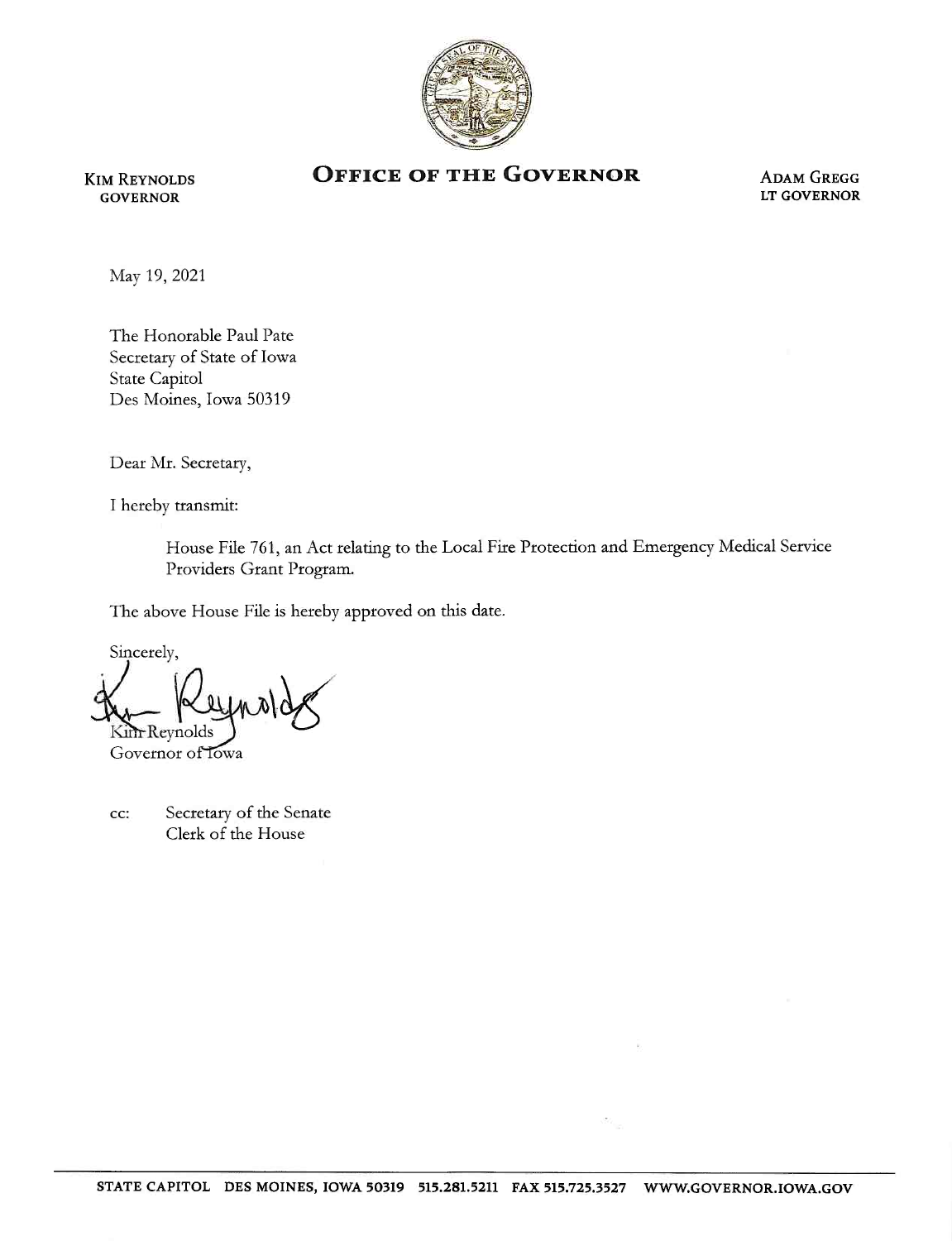

House File 761

## AN ACT

RELATING TO THE LOCAL FIRE PROTECTION AND EMERGENCY MEDICAL SERVICE PROVIDERS GRANT PROGRAM.

BE IT ENACTED BY THE GENERAL ASSEMBLY OF THE STATE OF IOWA:

Section 1. Section 100.19, subsection 7, paragraph b, Code 2021, is amended by striking the paragraph and inserting in lieu thereof the following:

b. The state fire marshal shall establish a local fire protection and emergency medical service providers grant program to provide grants in the following order of priority:

(1) Local fire protection service providers and local emergency medical service providers to establish or provide fireworks safety education programming to members of the public, and for the purchase of necessary enforcement, protection, or emergency response equipment related to the sale and use of consumer fireworks in this state.